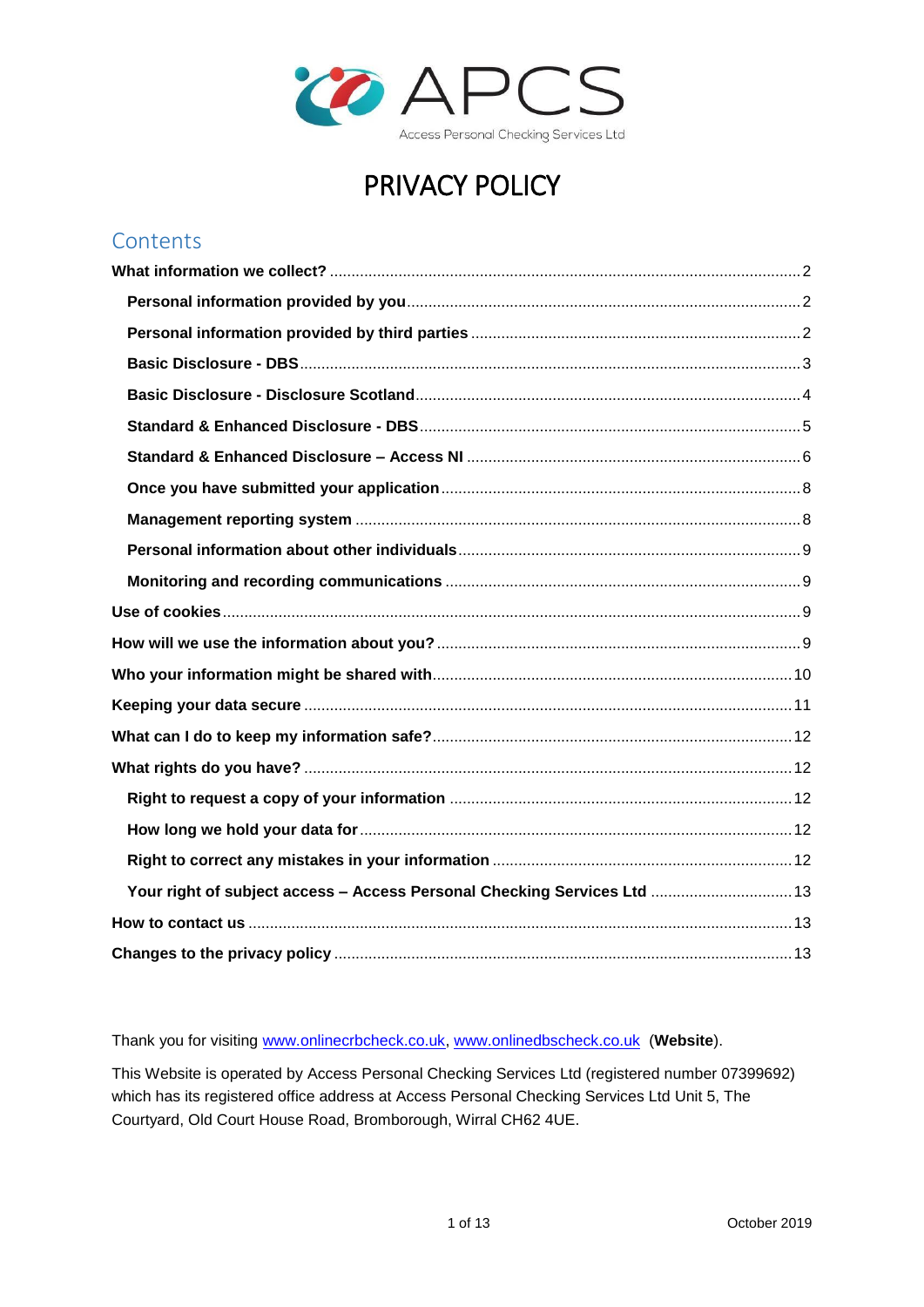

Access Personal Checking Services Ltd

References in this Privacy Policy to "we", "us", "our" and "ourselves" are references to Access Personal Checking Services Ltd. We are a 'data controller' for the purposes of the Data Protection Act 2018 (DPA 2018) and a 'controller' for the purposes of the EU General Data Protection Regulation (GDPR 2016) (i.e. we are responsible for and control the processing of, your personal information). We also act as a 'data processor' for the purposes of DPA 2018 and a 'processor' for the purposes of the GDPR (once it is in force) in the course of our business operations. Our authorised representative for the purposes of the DPA 2018 and the GDPR is Mark Gardner.

We take your privacy very seriously and we ask that you read this privacy policy carefully as it contains important information on:

- the personal information we collect about you
- what we do with your information, and
- who your information might be shared with.

## <span id="page-1-0"></span>What information we collect?

### <span id="page-1-1"></span>Personal information provided by you

Information that you provide by filling in forms on our website. This includes information provided at the time of registering to use our site, ordering any products or services described on our website, posting any information or material or requesting further services.

Access Personal Checking Services Ltd does not capture or store data about visitors to its website. However, you may choose to give us data such as your name, address, or email for enquiries. If this is the case, the data received will be kept for 6 months. The data is kept for this period to allow for any follow up enquiries and/or information.

If we ask you for personal information, we will:

- make sure you know why we need it;
- only ask for what we need;
- make sure nobody has access to it who shouldn't;
- keep it securely;
- let you know if we share it with other organisations;
- ask you to agree to us sharing your information where you have a choice;
- only keep it for as long as we need to
- not make it available for commercial use (such as marketing) without your permission;
- provide you with a copy of data we hold on you, on request. Please note that if you would like to view the data the DBS hold on you. For further information please click [here](https://www.gov.uk/government/publications/dbs-subject-access-request)
- have procedures in place for dealing promptly with any disputes / complaints

In return, we ask you to give us accurate information.

#### <span id="page-1-2"></span>Personal information provided by third parties

We may receive information about you from other sources (such as credit reference agencies, the Disclosure & Barring Service, Disclosure Scotland, Access NI, NCTL and the Department of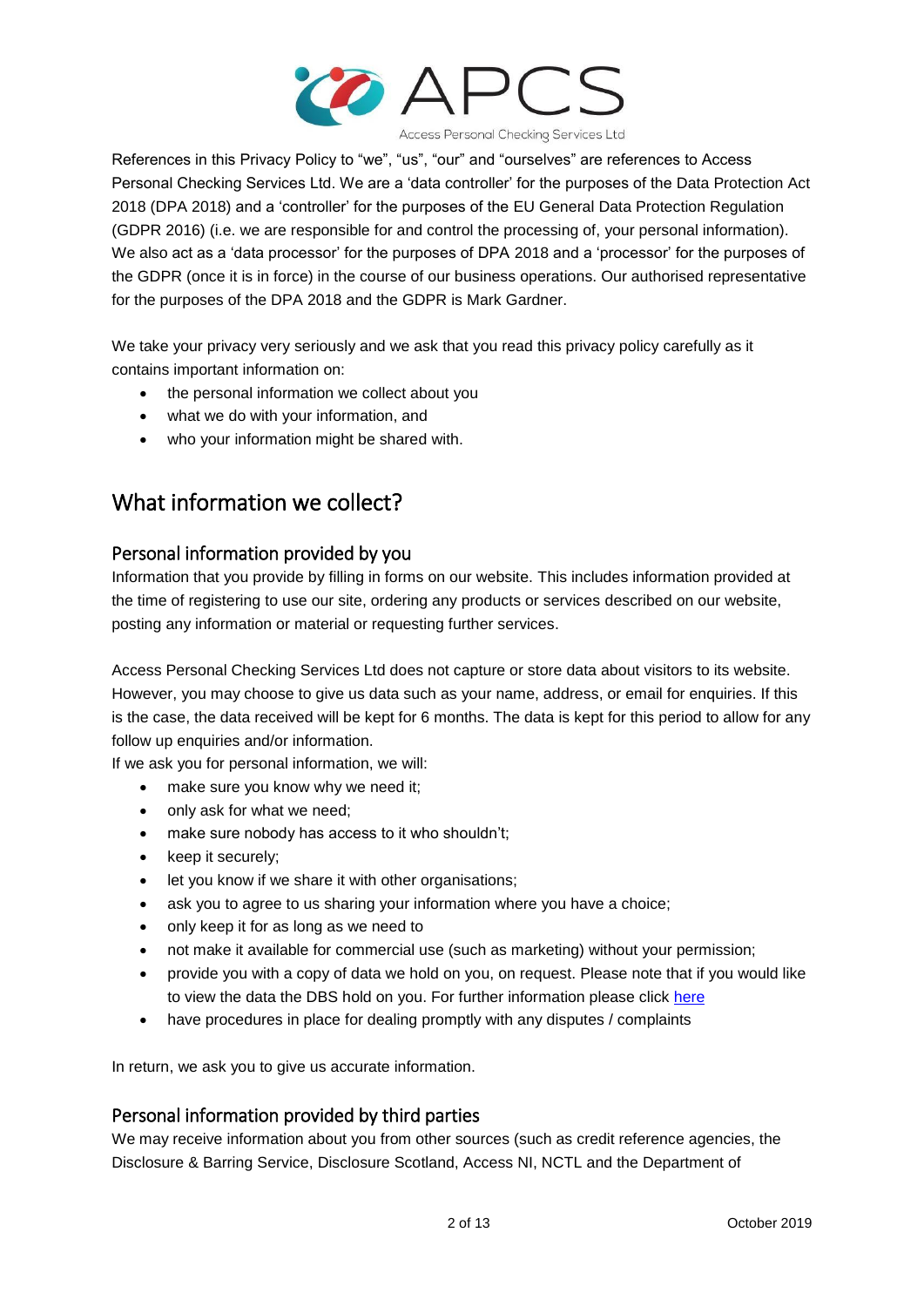

Education), which we will add to the information we already hold about you in order to help us provide services to you. In certain circumstances we will share information with third parties where we a legally permitted to do so i.e.:

- prevention and detection of crime;
- apprehension and prosecution of offenders

### <span id="page-2-0"></span>Basic Disclosure - DBS

If you are submitting your application for the purpose of a Basic Disclosure within your application you will be asked to provide the following information:- What is the purpose of this disclosure? (employment or personal interest). Is the place of employment in England or Wales? If the answer is Yes then see below. If the answer is no, please see section Basic Disclosure – Disclosure Scotland.

Information you enter through the online system for a Basic DBS Disclosure:- Date of birth, Title, forename, any middle names, surname, any previous names/surnames, gender, place of birth (town), birth county, Birth Nationality email address, home landline number, mobile number, mothers' maiden name, national insurance number, passport details, driving licence details, do you have a DBS profile number? (please note you will have been given one of these if you have already undertaken a DBS Basic Disclosure check). 5 year address history. You must provide all other addresses where you have lived in the last 5 years. There must be no gaps in dates and no overlapping dates with the exception that the month that you left one property must be the same as the month that you started living in a new property. You will be asked the question 'Can APCS view your certificate when issued'? which means 'Do you wish to provide consent to lead contact of the Registered organisation (APCS) to view your online DBS certificate when it has been issued?' If you select the 'Yes' option, the Accountable Officer of the RO (APCS) will be able to view an electronic image of your certificate and if applicable could make a recruitment decision based on that information. You can remove or amend consent once your Basic check has been completed from your DBS account which you will need to create. You will receive information from the Disclosure & Barring Service on how to do this once you have submitted your application. Do you want a paper copy of your certificate?

Also within your application you will be asked the question 'Consented 3rd Party Email Address' which means 'Enter the third party email address to provide consent to view your DBS certificate once it is issued. This should match the email address registered for the recipients DBS online account'. Therefore if you enter an email address in response to this question the person that address belongs to will be able to view an electronic image of your certificate and if applicable could make a recruitment decision based on that information. You can remove or amend consent once your Basic check has been completed from your DBS account which you will need to create.

If you give consent on your application to an Accountable Officer and/or a 3rd Party and your DBS certificate contains conviction information, the consent to view an electronic image of your certificate will automatically be removed. You can reinstate this consent using your DBS online account.

Within your application for a Basic Disclosure you can choose to receive a paper certificate. This can be sent to your current address or you can send it to another address. This does not have to be your own address, you can send it to another recipient, for example your employer. If you choose to have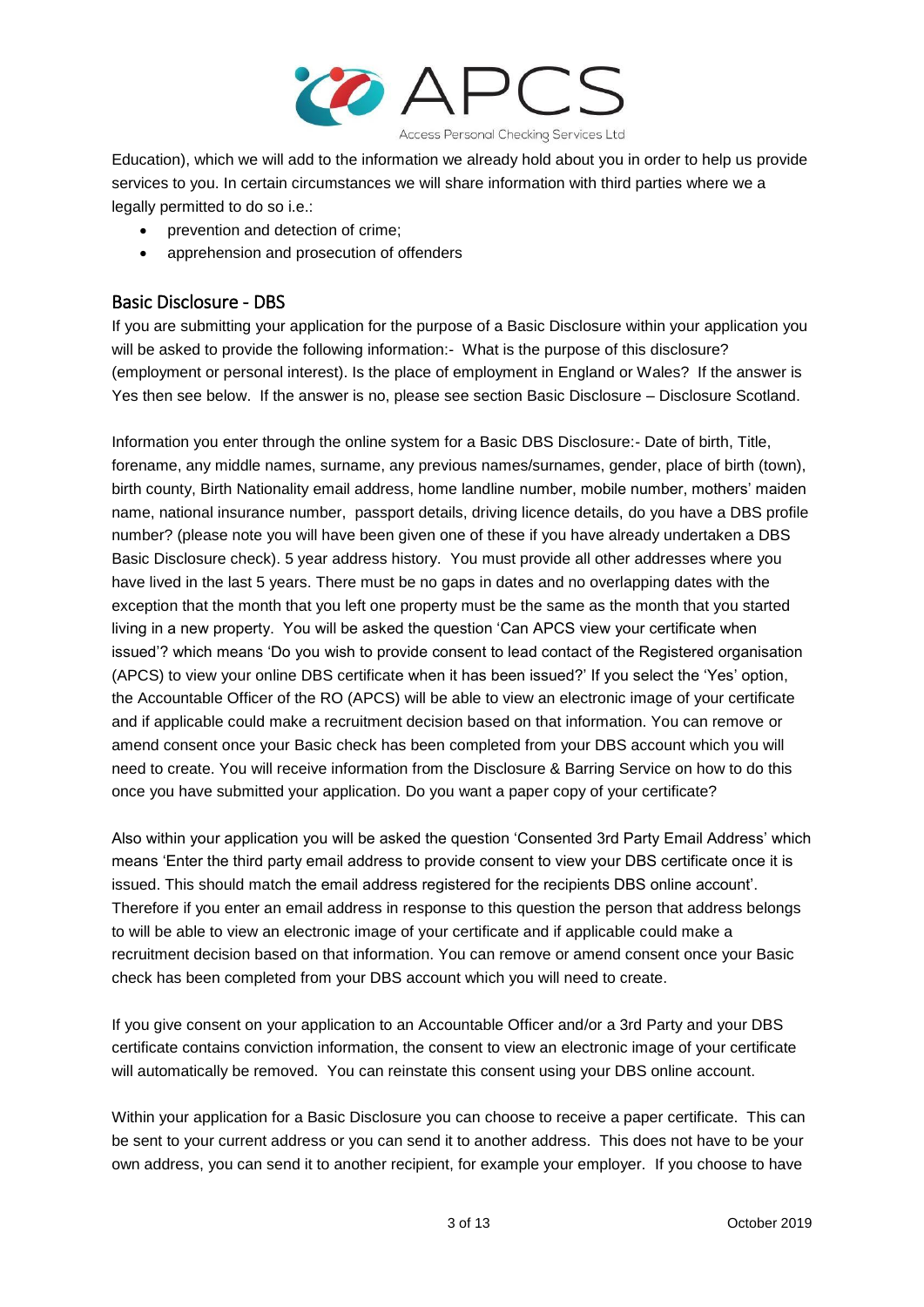

your paper certificate sent to another person this person will be able to view your certificate before you have had an opportunity to check that your details on the certificate are correct.

Within your application we ask you for your email address in order to provide an update on the progress of your application and a way in which we can contact you should we need to contact you about your application.

Access Personal Checking Services Ltd will obtain an electronic result once your application is completed containing the following wording 'Certificate contains no information' or 'Please wait to view applicant certificate.' If you do not wish to consent to this result being received you should not submit your application through Access Personal Checking Services Ltd.

We may also share information with organisations or individuals you have provided consent for. This will only occur where you choose to allow the sharing to take place.

### <span id="page-3-0"></span>Basic Disclosure - Disclosure Scotland

If you are submitting your application for the purpose of a Basic Disclosure and you live in Scotland or overseas address then your application will be processed by Disclosure Scotland (DS).

Information you enter through the online system for a Basic DS Disclosure:- Date of birth, Title, forename, any middle names, surname, any previous names/surnames, gender, place of birth (town), birth county, Birth Nationality email address, home landline number, mobile number, mothers' maiden name, national insurance number, passport details, driving licence details, 5 year address history. You must provide all other addresses where you have lived in the last 5 years. There must be no gaps in dates and no overlapping dates with the exception that the month that you left one property must be the same as the month that you started living in a new property. You will be asked whether you have any unspent criminal convictions. Please note most convictions become spent after a period of time and, after that time, no longer have to be disclosed. Please note that whether Yes or No has been entered the results of the check will remain the same. Please note that if you are completing this form for employment purposes by not disclosing whether you have conviction history may be further explored by your employing organisation and could lead to disciplinary proceedings. Access Personal checking service Ltd will then ask for you consent for the following:-

Access Personal Checking Service Ltd (APCS) is intending to submit an application to Disclosure Scotland for a basic disclosure on behalf of Access Personal Checking Services Ltd. The Basic Disclosure certificate will contain information about any unspent convictions held in your name, or confirm that no such convictions exist.

By ticking the box in the consent and writing your full name in the space provided you confirm you are giving my freely provided consent to:

a). APCS submitting a single application to Disclosure Scotland on behalf of Access Personal Checking Services Ltd for a basic disclosure certificate.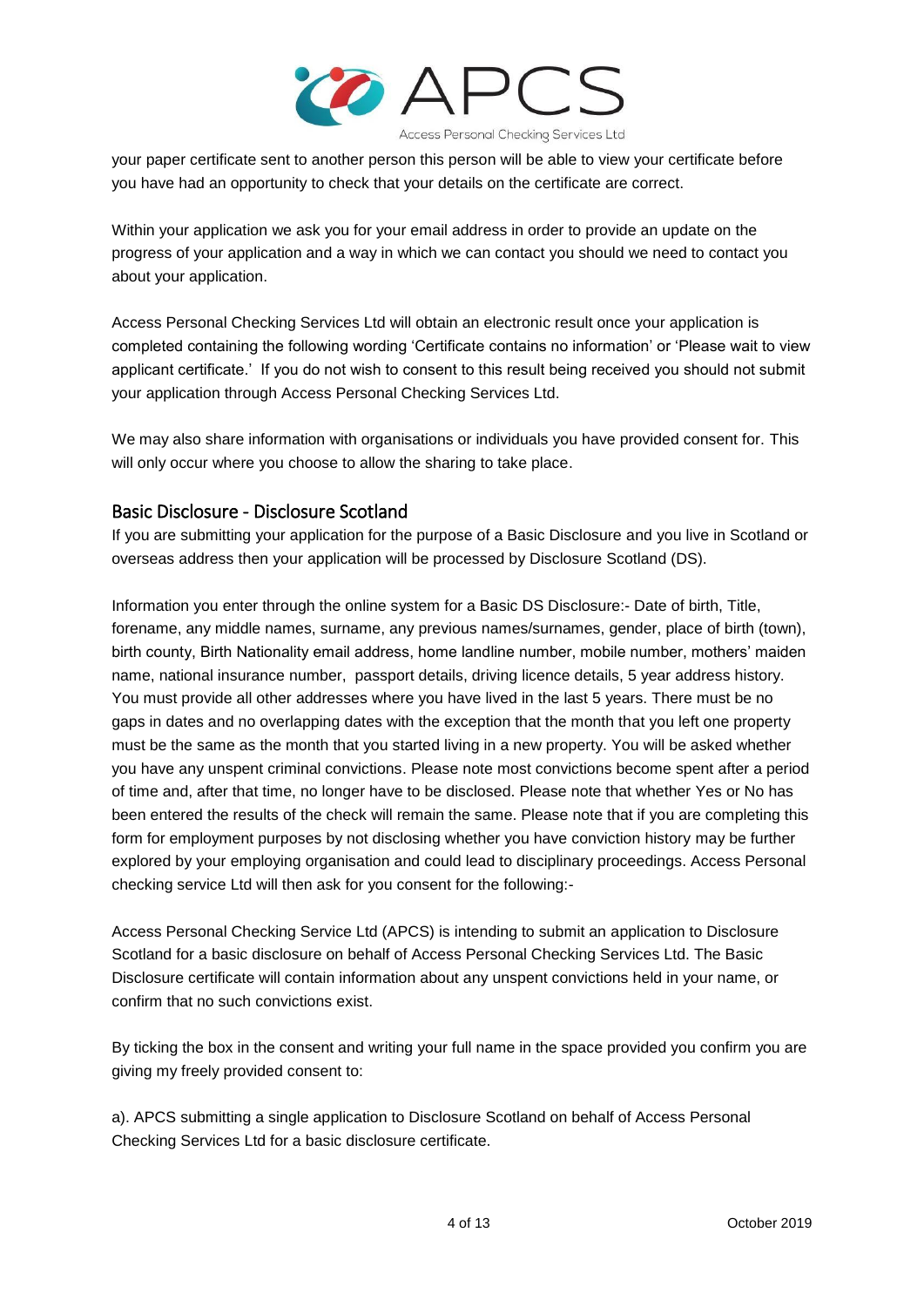

b). Disclosure Scotland advising APCS by e-mail whether or not my basic disclosure contains information about unspent convictions, and posting the Disclosure Certificate to APCS.

c). APCS sending the e-mail and certificate on to the organisation that requested for the application. The e-mail and certificate to be sent to a named individual at the organisation that asked you to complete the online form who has signed an agreement to abide by Disclosure Scotland's Code of Practice regarding security and confidentiality of disclosure information. This individual will receive and view my basic disclosure certificate prior to me seeing it.

Declaration by the applicant. You will be required to put a tick in the box, by doing so you confirm that the information that you provided in support of your application is complete and true and understand that knowingly to make a false statement for this purpose may be a criminal offence.

Within your application for a Basic Disclosure – Disclosure Scotland you will receive a paper certificate. This can be sent to your current address or you can send it to another address. This does not have to be your own address, you can send it to another recipient, for example your employer.

## <span id="page-4-0"></span>Standard & Enhanced Disclosure - DBS

If you are submitting your application for the purpose of a Standard or Enhanced DBS within your application you will be asked to provide the following information:-

Date of birth, Title, forename, any middle names, surname, any previous names/surnames, gender, place of birth (town), birth county, Birth Nationality email address, home landline number, mobile number, mothers' maiden name, national insurance number, passport details, driving licence details, 5 year address history. You must provide all other addresses where you have lived in the last 5 years. There must be no gaps in dates and no overlapping dates with the exception that the month that you left one property must be the same as the month that you started living in a new property. You will be asked whether you have any convictions, cautions, reprimands or final warnings, which would not be filtered in line with current guidance.

#### **What is Filtering on DBS Disclosures?**

Certain old and minor cautions and convictions may no longer appear on a disclosure. They are filtered out and an employer is no longer entitled to know about them.

#### **What Conviction Information will not be filtered?**

The following conviction information will continue to appear on a disclosure. If you have one of these you must answer YES to this question if you have one of these

• All cautions and convictions for serious violent and sexual offences; and other specified offences of relevance for posts concerned with safeguarding children and vulnerable adults, will continue to appear on a disclosure. (A full list of such offences is available on the DBS website)

• Cautions given less than 2 years ago (where the individual was under 18 at the time of caution)

- Cautions given less than 6 years ago (where the individual was over 18 at the time of caution)
- Where the individual has more than one conviction offence, all convictions will appear. No offences will be filtered.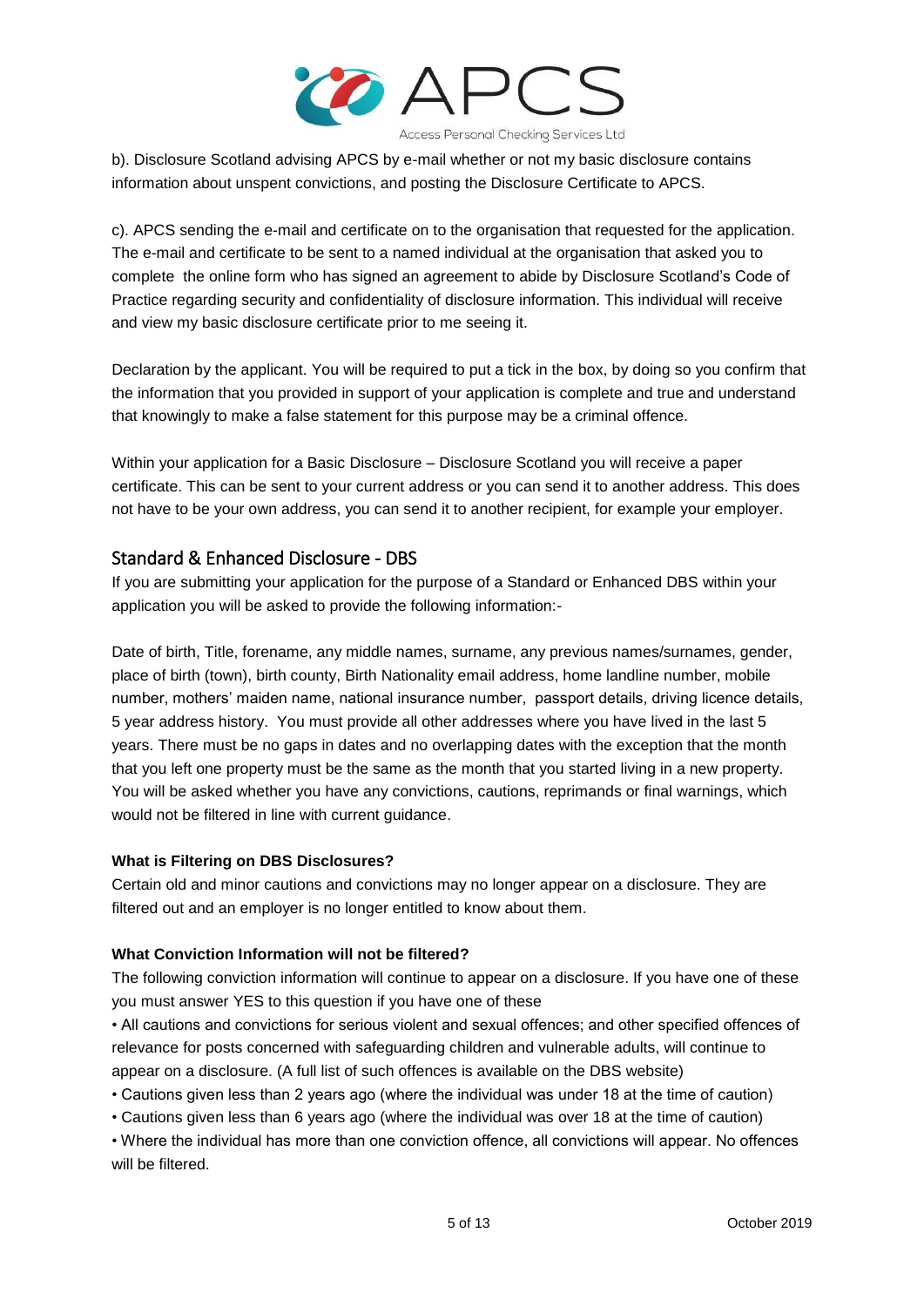

- Convictions that resulted in a custodial sentence (regardless of whether served)
- Convictions given less than 11 years ago (where individual was over 18 at the time of conviction)
- Convictions given less than 5.5 years ago (where individual was under 18 at the time of conviction)

These changes relate to what appears on a disclosure, and to what convictions an employer is legally allowed to ask about.

Please note that if you are completing this form for employment purposes by not disclosing whether you have conviction history may be further explored by your employing organisation and could lead to disciplinary proceedings. DBS Statement of Fair Processing - The Disclosure and Barring Service will refer the details provided on this application form to government and law enforcement bodies in accordance with any relevant legislation. The details provided to these bodies will be used for identifying possible matches to records held by them. Where such a match is established, data may be released to the DBS for inclusion on any certificate issued. The details provided on this form may be used to update the records held by the bodies specified above. The details provided on the application form may be used to verify your identity for authentication purposes. The DBS may use any information provided by the DBS on a certificate or otherwise held by the DBS to inform any of its barring decisions made under its powers within the Safeguarding Vulnerable Groups Act 2006.

Where is states "Declaration by the applicant" you will be required to place a tick in the box to confirm that the information that you have provided in support of your application is complete and true and understand that knowingly to make a false statement for this purpose may be a criminal offence. You will be required to enter your full name to confirm and confirm the date of declaration which is the date in which you entered the details.

#### <span id="page-5-0"></span>Standard & Enhanced Disclosure – Access NI

If you are submitting your application for the purpose of a Standard or Enhanced Access NI within your application you will be asked to provide the following information:-

Date of birth, title, forename, any middle names, surname, any previous names/surnames, gender, place of birth (town), birth county, Birth nationality, email address, home landline number, mobile number, Mothers' maiden name, national insurance number, passport details, driving licence details, 5 year address history. You must provide all other addresses where you have lived in the last 5 years. There must be no gaps in dates and no overlapping dates with the exception that the month that you left one property must be the same as the month that you started living in a new property. In the online application you will also be asked to give your consent to the following:-

- The information I have provided in support of this application is complete and true. I will supply AccessNI with any additional information required to verify the information provided in this application. I understand that knowingly to make a false statement in this application is a criminal offence
- AccessNI may use the information I have supplied on this form to verify my identity
- AccessNI may use the information I have supplied on this form for the purposes of the prevention or detection of crime.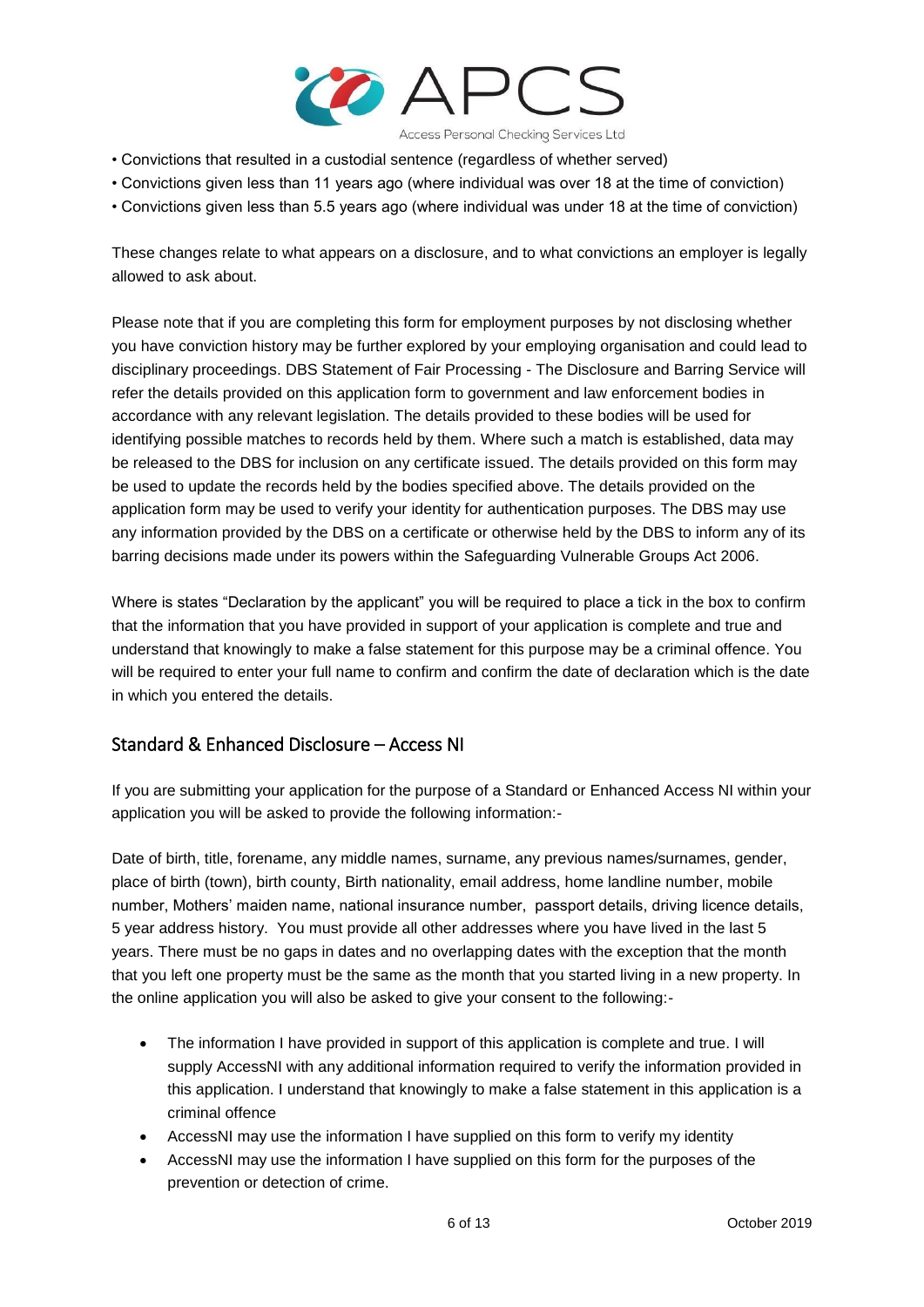

 AccessNI may pass the information I have supplied on this form, and any other information I have supplied in support of this application to other Government organisations and law enforcement agencies.

There will be a check box for you to confirm that you have read and understood the information above Information on this form will be treated in confidence.

AccessNI is registered with the Information Commissioner. Data supplied by you on this form will be processed in accordance with the provisions of the General Data Protection Regulations.

Please note you must be at least 16 years old to make a Standard/Enhanced application.

#### **Filtering criminal records – Access NI**

Sometimes details of your criminal record won't appear on your Access NI disclosure certificate. This is called 'filtering'. AccessNI filters convictions and cautions for minor or certain old offences from standard and enhanced checks.

Filtering does not remove convictions for serious offences or convictions that resulted in a prison sentence.

#### **Offences exempt from filtering**

AccessNI does not filter:

- a conviction or caution, diversionary youth conference or informed warning for a specified offence
- a conviction resulting in a custodial sentence (including a suspended sentence), regardless of offence
- a conviction for trying to commit a specified offence
- a conviction for encouraging or helping someone else to commit a specified offence

#### **Specified offences**

Specified offences are serious crimes that will always appear on an AccessNI check no matter when the crime occurred or the offender's age when they were convicted. Specified offences include:

- murder, manslaughter, kidnap, hijack, money laundering
- violent or sexual crimes
- matters relevant to safeguarding or child protection

If you're convicted of an offence abroad and the foreign authorities share this information with UK police, this offence could appear on your criminal record in Northern Ireland. AccessNI will not filter an offence if it is equivalent to any on the specified list.

See the full list of [AccessNI specified offences.](https://www.nidirect.gov.uk/publications/accessni-list-specified-offences)

#### **Offences which are filtered**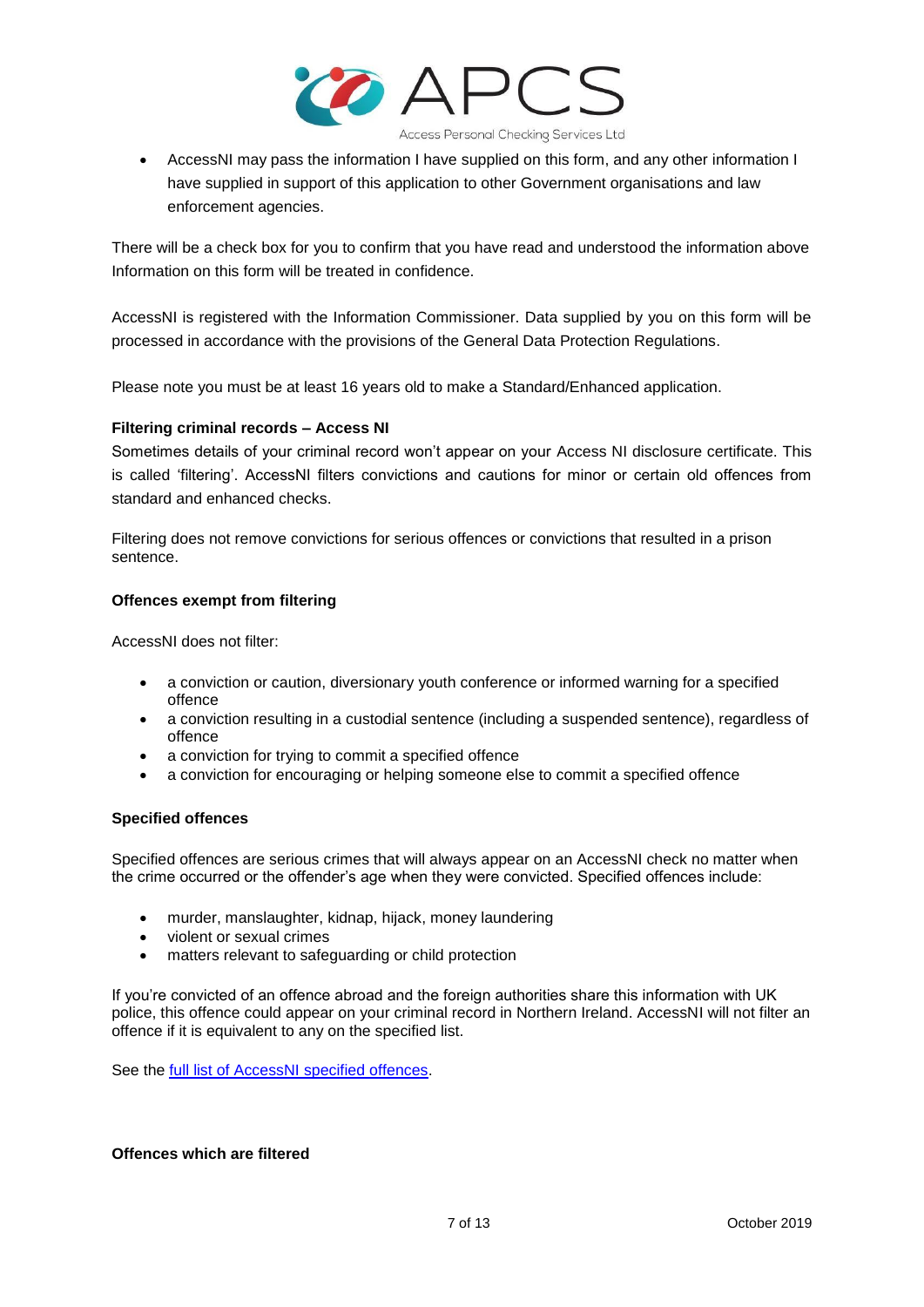

AccessNI will filter information as follows:

| <b>Conviction or disposal</b>                   | 18 or over at time of<br>conviction/disposal | Under 18 at time of<br>conviction/disposal |
|-------------------------------------------------|----------------------------------------------|--------------------------------------------|
| Conviction for single non-<br>specified offence | filtered after 11 years                      | filtered after five and a half years       |
| Cautions for non-specified<br>offences          | filtered after six years                     | filtered after two years                   |
| Diversionary Youth Conferences n/a              |                                              | filtered after two years                   |
| Informed warning for non-<br>specified offence  | filtered after one year                      | filtered after one year                    |

#### <span id="page-7-0"></span>Once you have submitted your application

Once you have completed your application, the next stage will be to get your application details checked against your ID documents. Your employer or organisation that requested you to get the check done will have arranged this, or may get in touch with you to do so. Once your application details have been verified, your application can be submitted for processing to the DBS or Disclosure Scotland or Access NI.

You can check the progress of your application at any time by logging back in to your account (found on the website [www.onlinecrbcheck.co.uk](http://www.onlinecrbcheck.co.uk/) or [www.onlinedbscheck.co.uk\)](http://www.onlinedbscheck.co.uk/) and this will take you to a summary page with the current status of your application.

If you have any queries regarding your application, please contact APCS on 0845 643 1145 or alternatively via email [enquiries@accesspcs.co.uk.](mailto:enquiries@accesspcs.co.uk)

If your application has been submitted to Disclosure Scotland their privacy policy can be found here: [www.mygov.scot/privacy/](http://www.mygov.scot/privacy/)

If your application has been submitted to Disclosure & Barring Service for Standard/Enhanced DBS check their privacy policy can be found here:- [www.gov.uk/government/publications/dbs-privacy](http://www.gov.uk/government/publications/dbs-privacy-policy/dbs-privacy-policy)[policy/dbs-privacy-policy](http://www.gov.uk/government/publications/dbs-privacy-policy/dbs-privacy-policy)

If your application has been submitted to Disclosure & Barring Service for Basic DBS Disclosure their privacy policy can be found here:- [www.gov.uk/government/publications/dbs-privacy-policies-for](http://www.gov.uk/government/publications/dbs-privacy-policies-for-basic-checks)[basic-checks](http://www.gov.uk/government/publications/dbs-privacy-policies-for-basic-checks)

If your application has been submitted to Access NI for a Standard or Enhanced Access NI their privacy policy can be found here:- [www.nidirect.gov.uk/articles/your-privacy](http://www.nidirect.gov.uk/articles/your-privacy)

#### <span id="page-7-1"></span>Management reporting system

We give the client organisation secure access to a management reporting system which shows the following data regarding the application: Customer/organisation Name, Branch Name, ID Checker Name, User ID, Applicant Surname, Applicant Forename, PositionAppliedFor, DBS Ref No, Level of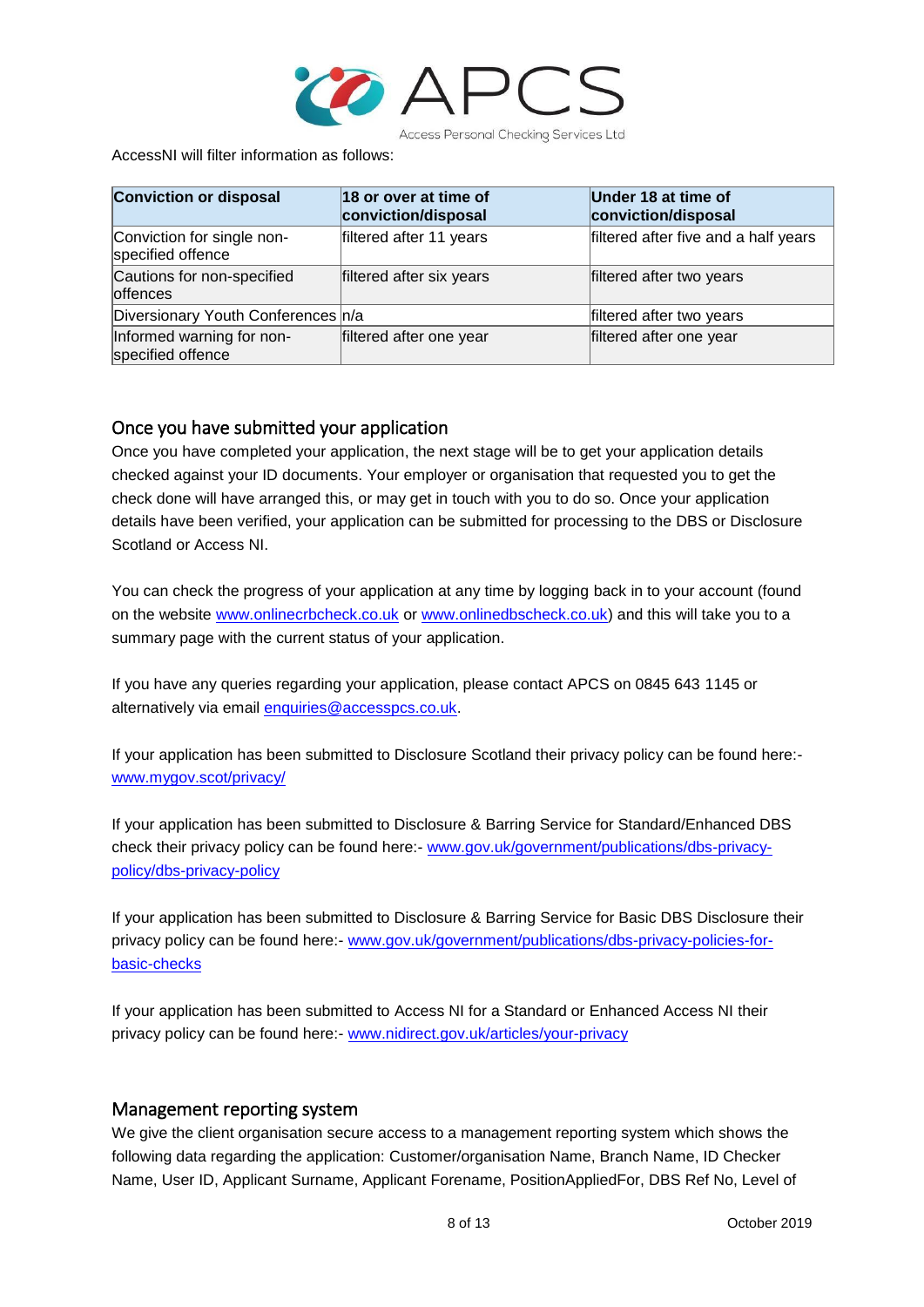

Disclosure, Disclosure Number, Issue Date, Work Force, whether the application was for a Volunteer position, whether the position involves working with children, whether the position involves working with Vulnerable Adults and whether the position will be working in the person's own home.

## <span id="page-8-0"></span>Personal information about other individuals

If you give us information on behalf of someone else, you confirm that the other person has appointed you to act on his/her behalf and has agreed that you can:

- give consent on his/her behalf to the processing of his/her personal data;
- receive on his/her behalf any data protection notices;
- give consent to the transfer of his/her personal data abroad; and
- give consent to the processing of his/her personal data.

### <span id="page-8-1"></span>Monitoring and recording communications

We may monitor and record communications with you (such as telephone conversations and emails) for the purpose of quality assurance, training, fraud prevention and compliance.

## <span id="page-8-2"></span>Use of cookies

A cookie is a small text file which is placed onto your computer (or other electronic device) when you use our Website. We use cookies on our Website.

For example, we may monitor how many times you visit the website, which pages you go to, traffic data, location data and the originating domain name of a user's internet service provider. This information helps us to build a profile of our users. Some of this data will be aggregated or statistical, which means that we will not be able to identify you individually.

You can set your browser not to accept cookies and the websites below tell you how to remove cookies from your browser. However, some of our website features may not function as a result.

For further information on our use of cookies please see our Website cookie policy.

For further information on cookies generally visit [www.aboutcookies.org](http://www.aboutcookies.org/) or [www.allaboutcookies.org.](http://www.allaboutcookies.org/)

## <span id="page-8-3"></span>How will we use the information about you?

We collect information about you so that we can:

- identify you and manage any accounts you hold with us;
- process your order;
- conduct research, statistical analysis and behavioural analysis;
- carry out customer profiling and analyse your purchasing preferences;
- if you agree, let you know about other products or services that may be of interest to you see 'Marketing' section below;
- detect and prevent fraud;
- do due diligence checks;
- customise our website and its content to your particular preferences;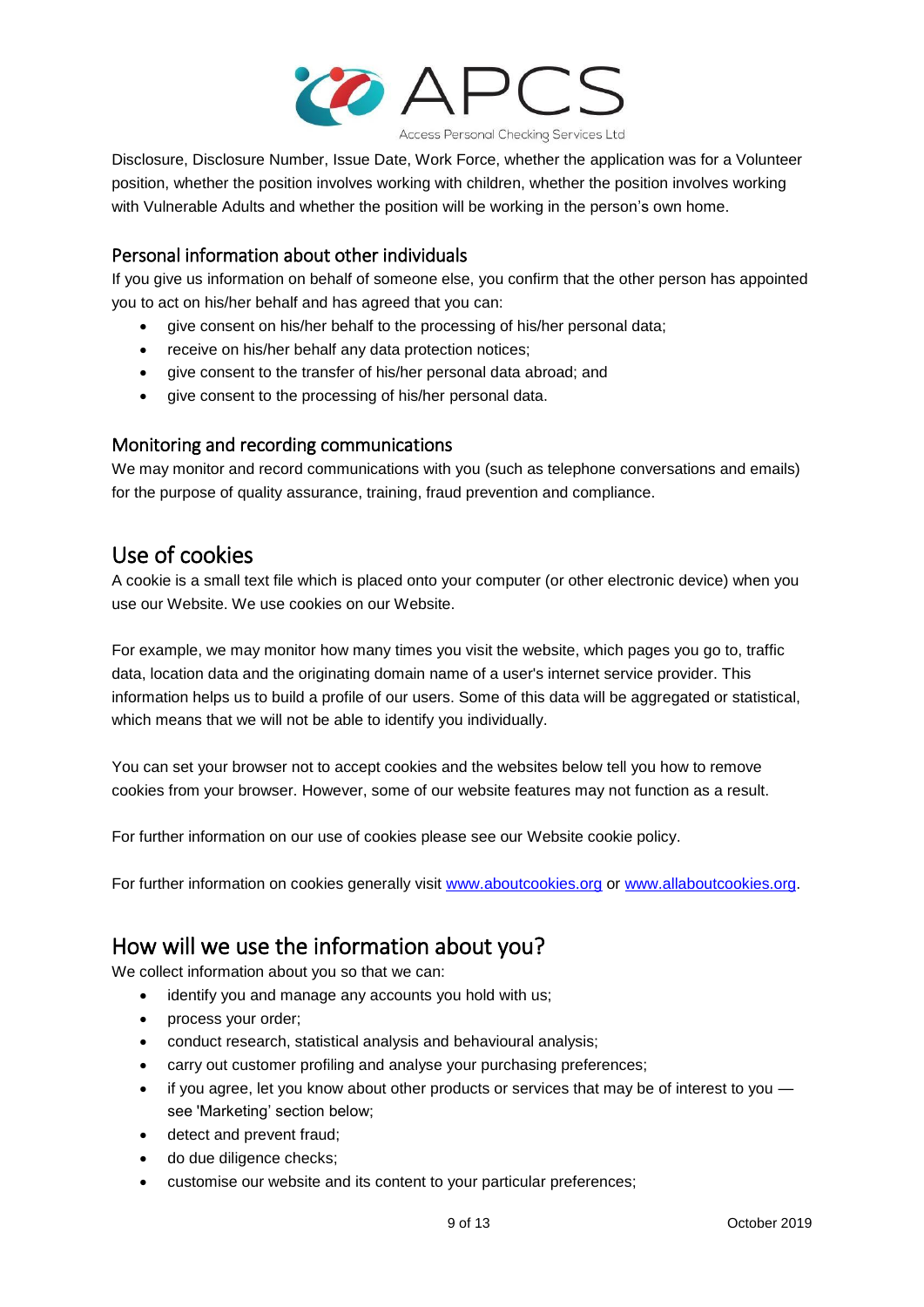

- notify you of any changes to our website or to our services that may affect you;
- carry out security vetting; and
- improve our services.

## <span id="page-9-0"></span>Who your information might be shared with

Our data (in accordance with our legitimate interests and in accordance with the DPA 2018 and the GDPR) disclose your personal data to: will only be seen by those whose jobs require them to do so. In practice, this means APCS, Disclosure Scotland (if submitting Basic Disclosure Scotland Checks) and DBS (if submitting Basic, Standard or Enhanced DBS checks) and Access NI (if submitting Standard or Enhanced Access NI checks) staff conducting the various checks that are necessary for the issue of disclosure certificates and decision making.

Data may also be passed to organisations and 'data sources' involved. For the DBS these are:

- Tata Consultancy Services a partner in the DBS service
- police forces in England, Wales and Northern Ireland, the Isle of Man and the Channel Islands – searches will be made on the PNC and data may be passed to local police forces in the area where you live, or have previously lived. The data will be used to update any personal data the police currently hold about you
- ACRO Criminal Records Office manages criminal record information and improves the exchange of criminal records and biometric information
- other data sources such as British Transport Police, the Royal Military Police and the Ministry of Defence Police. Searches are made of an internal database which lists the nominal details of those upon whom these departments hold data. Where a match occurs the information will be shared to clarify whether that data is information held about you
- Disclosure Scotland if you have spent any time living in Scotland, your details may be referred to Disclosure Scotland
- customer satisfaction surveys the DBS may conduct customer satisfaction surveys and may employ a specialised organisation to conduct the survey on their behalf. The data used includes: name, address, age, gender, telephone number and email address. Customer satisfaction packs are issued directly from DBS to persons referred for barring consideration, no information is passed to any third party
- United Kingdom Central Authority for information exchange with other EU countries in accordance with the decision made by the council of The European Union
- the Child Exploitation Online Protection Centre (CEOP) who are an affiliate of the Serious Organised Crime Agency (SOCA)
- data may be shared with Keepers of Registers and Registered Bodies etc as defined in the Safeguarding Vulnerable Groups Act and Protection of Freedoms Act or secondary legislation

Data may also be passed to organisations and 'data sources' involved. For the Disclosure Scotland:-

Disclosure Scotland is fully committed to compliance with the Data Protection Act 2018 and all operations and processes are in accordance with the Act. Information from applicants, police forces and police records is required to prevent crime and to protect the vulnerable.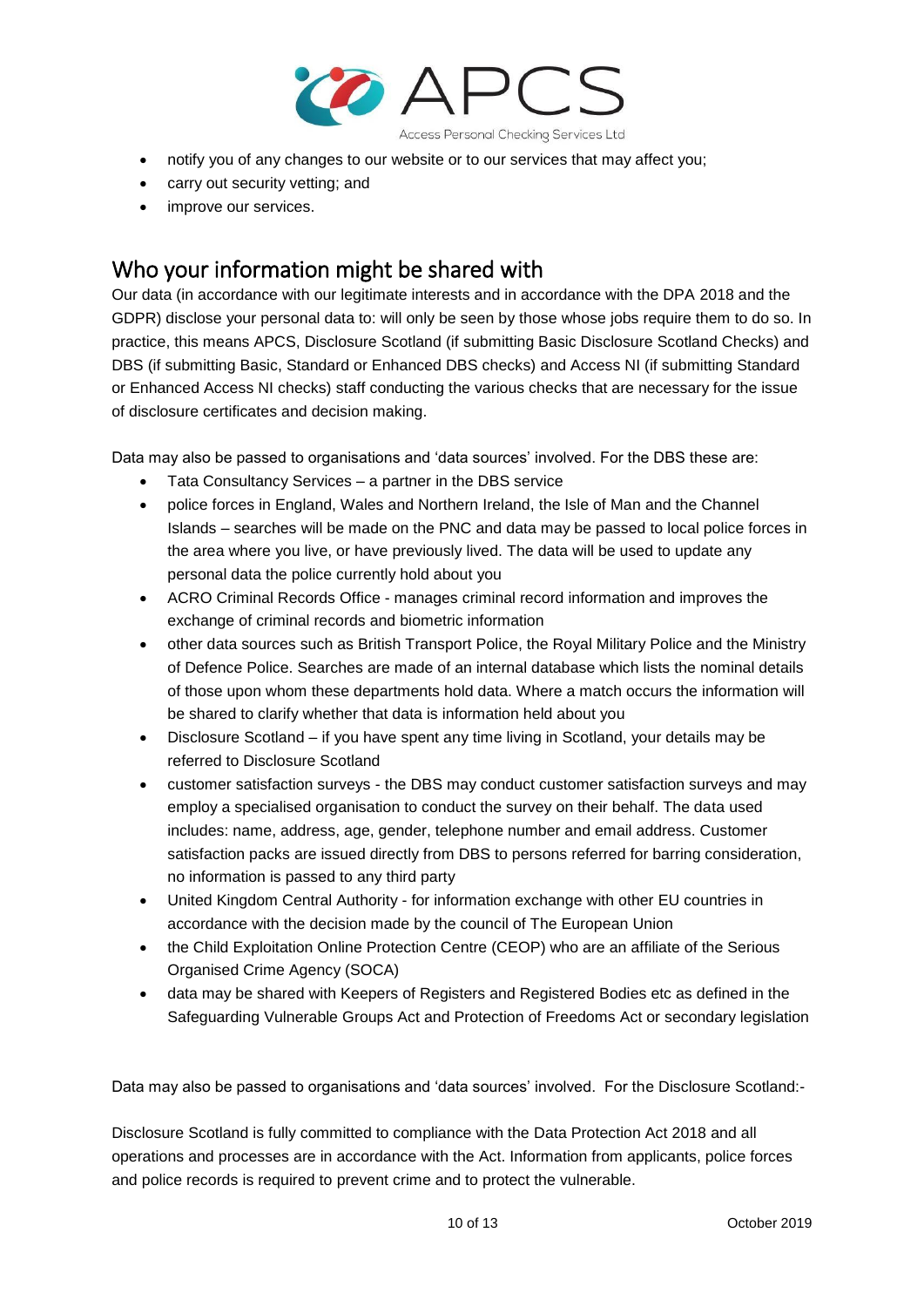

Information will only be disclosed to legitimate organisations who have a legal right to have access to this under Part V of the Police Act 1997, the Protecting Vulnerable Groups Act 2007, or can display a legal right to do so. However, Disclosure Scotland reserves the right to share information with the police where it believes a crime may have been committed.

Data may also be passed to organisations and 'data sources' involved. For APCS these are:

- Disclosure Scotland (if submitting Basic Disclosure Scotland Checks)
- DBS (if submitting Basic, Standard or Enhanced DBS checks) staff conducting the various checks that are necessary for the issue of disclosure certificates and decision making.
- Access NI (if submitting Access NI Standard or Enhanced disclosures) staff conducting various checks that are necessary for the issue of disclosure certificates and decision making.
- If we or substantially all of our assets are acquired by a third party, in which case personal data held by us about you will be one of the transferred assets;
- in the event that we sell or buy any business or assets, in which case we will disclose your personal data to the prospective seller or buyer of such business or assets;

We will (in accordance with the DPA 2018 and the GDPR and in order to provide our services to you or (as relevant) to our business customers at your request) disclose your personal data to:

- our agents and service providers;
- law enforcement agencies in connection with any investigation to help prevent unlawful activity;

We may (in accordance with the DPA 2018 and the GDPR and if you consent to it) disclose your personal data to our business partners in accordance with the 'Marketing' section below.

## <span id="page-10-0"></span>Keeping your data secure

We will use technical and organisational measures to safeguard your personal data, for example:

- access to your account is controlled by a password and user name that are unique to you;
- we store your personal data on secure servers; and
- payment details are encrypted using SSL technology (typically you will see a lock icon or green address bar (or both) in your browser when we use this technology).

We are certified to ISO 27001. This family of standards helps us manage your information and keep it safe and secure. We are also certified to Cyber essentials plus which is a government-backed, industry-supported scheme to help organisations protect themselves against common online security threats.

While we will use all reasonable efforts to safeguard your personal data, you acknowledge that the use of the internet is not entirely secure and for this reason we cannot guarantee the security or integrity of any personal data that are transferred from you or to you via the internet. If you have any particular concerns about your information, please contact us (see 'How to contact us?' below).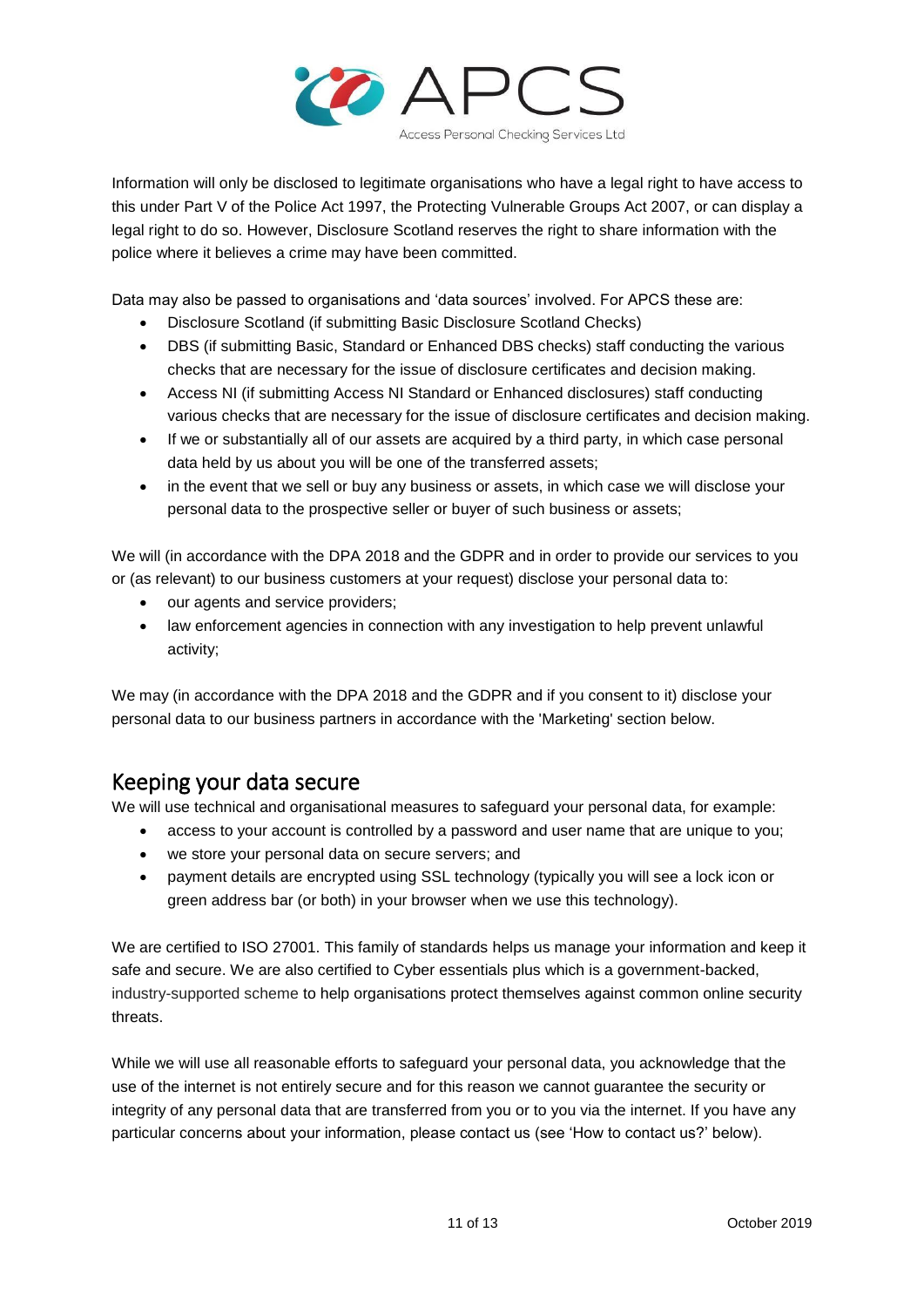

## <span id="page-11-0"></span>What can I do to keep my information safe?

If you want detailed information from Get Safe Online on how to protect your information and your computers and devices against fraud, identity theft, viruses and many other online problems, please visit www.getsafeonline.org. Get Safe Online is supported by HM Government and leading businesses.

## <span id="page-11-1"></span>What rights do you have?

## <span id="page-11-2"></span>Right to request a copy of your information

- 1. You can request a copy of your information which we hold (this is known as a subject access request). If you would like a copy of some or it, please:
- 2. email, call or write to us (see 'How to contact us?' below);
- 3. let us have proof of your identity and address (a copy of your driving licence or passport and a recent utility or credit card bill); and,
- 4. let us know the information you want a copy of, including any account or reference numbers, if you have them.

Please note that if you would like to request information held by the Disclosure and Barring Service click here<https://www.gov.uk/government/publications/dbs-subject-access-request>

Please note that if you would like to request information held by Disclosure Scotland click here <https://www.mygov.scot/disclosure-types/>

## <span id="page-11-3"></span>How long we hold your data for

We will hold your data no longer than we need to. For the purposes of criminal record checking we keep the details entered by the applicant and employer (for id checking) for 6 months after the issue date of the certificate. We are required to keep the applicant's consent to proceed with the eapplication for 12 months.

After 6 months from the issue date of the certificate, we only keep hold of the data that is recorded in the management section above. (Customer/organisation Name, Branch Name, ID Checker Name, User ID, Applicant Surname, Applicant Forename, PositionAppliedFor, DBS Ref No, Level of Disclosure, Disclosure Number, Issue Date, Work Force, whether the application was for a Volunteer position, whether the position involves working with children, whether the position involves working with Vulnerable Adults and whether the position will be working in the person's own home)

### <span id="page-11-4"></span>Right to correct any mistakes in your information

The DBS/Disclosure Scotland/Access NI will not uphold Data Entry disputes (Data entry disputes are those where the applicant or APCS challenge that the data that which appears on the disclosure certificate was not the data they submitted for the application) where the application was made via